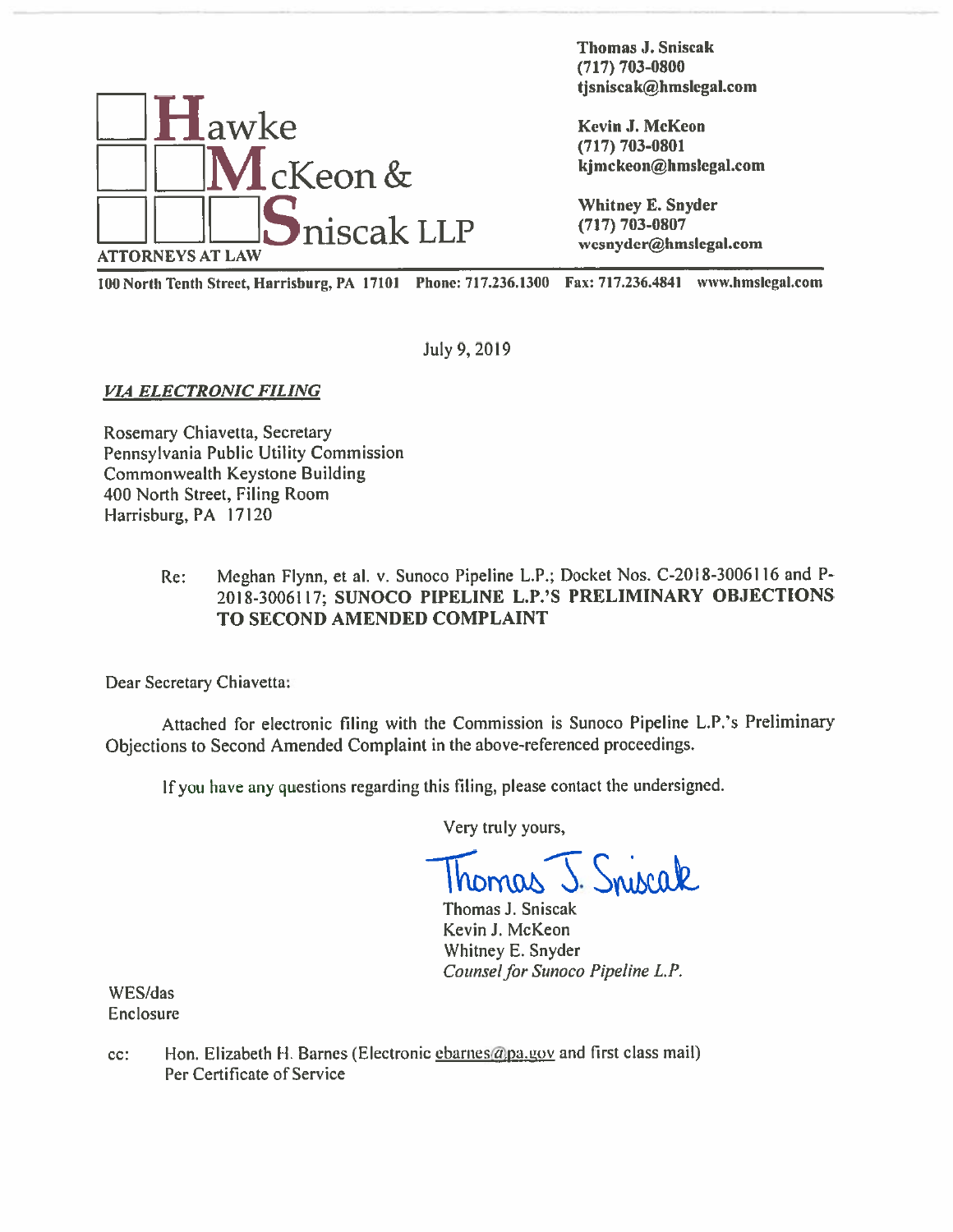## BEFORE THE PENNSYLVANIA PUBLIC UTILITY COMMISSION

| <b>MEGHAN FLYNN</b>        |            |                           |
|----------------------------|------------|---------------------------|
| <b>ROSEMARY FULLER</b>     |            |                           |
| <b>MICHAEL WALSH</b>       |            |                           |
| <b>NANCY HARKINS</b>       |            |                           |
| <b>GERALD MCMULLEN</b>     |            |                           |
| <b>CAROLINE HUGHES and</b> |            |                           |
| <b>MELISSA HAINES</b>      |            |                           |
|                            |            | Docket No. C-2018-3006116 |
| Complainants,              | Docket No. | P-2018-3006117            |
|                            |            |                           |
| v.                         |            |                           |
|                            |            |                           |
| SUNOCO PIPELINE L.P.,      |            |                           |
|                            |            |                           |
| Respondent.                |            |                           |

# NOTICE TO PLEAD

You are hereby advised that, pursuant to 52 Pa. Code § 5.61, you may file a response within

ten (10) days of the attached preliminary objections. Any response must be filed with the Secretary

ofthe Pennsylvania Public Utility Commission, with <sup>a</sup> copy served to counsel for Sunoco Pipeline,

L.P., and where applicable, the Administrative Law Judge presiding over the issue.

File with: Rosemary Chiavetta, Secretary Pennsylvania Public Utility Commission Commonwealth Keystone Building 400 North Street, Second Floor Harrisburg, PA 17120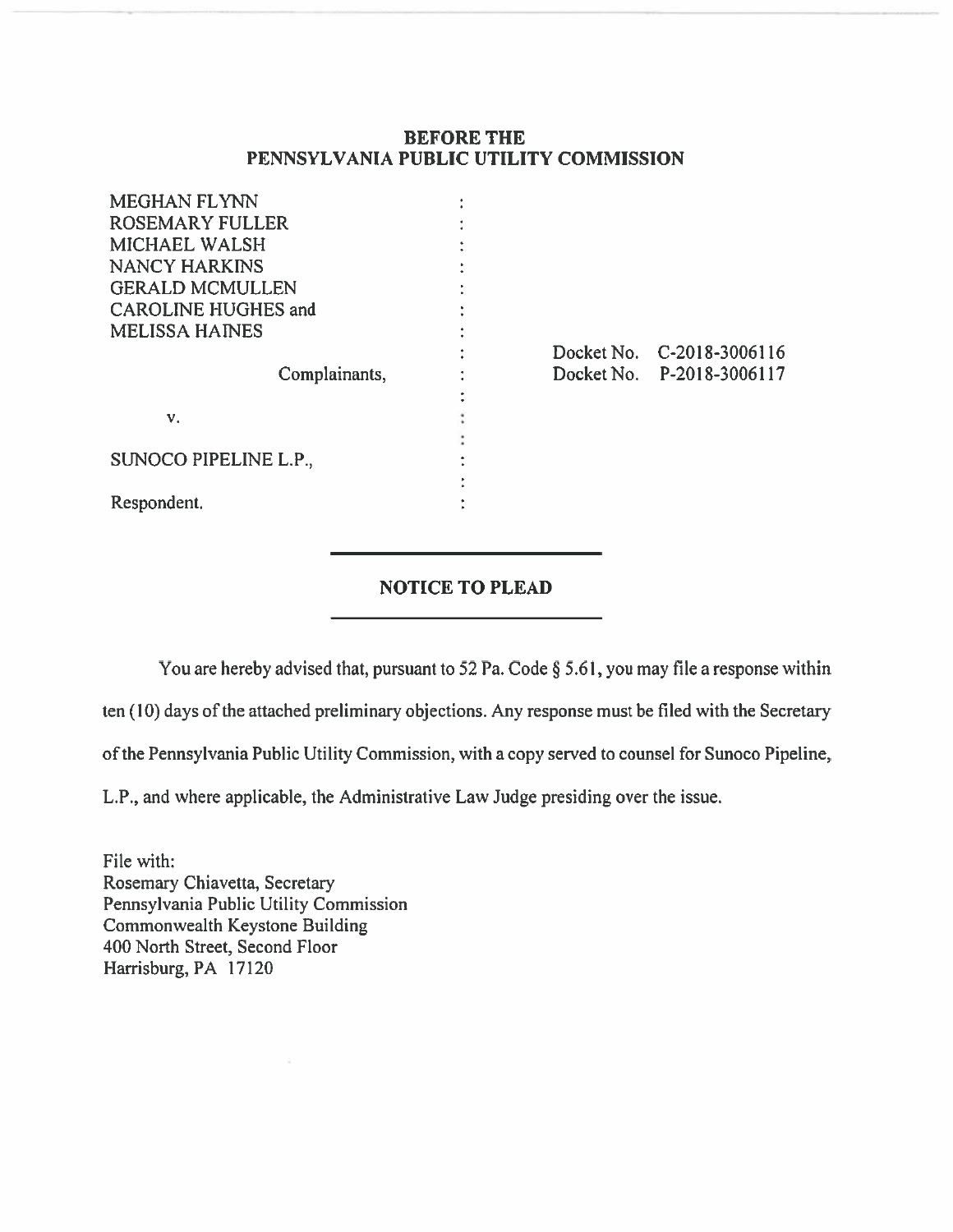Respectfully submitted,

Thomas J. Sniscak, Esq. (PA ID No. 33891)

Kevin J. McKeon, Esq. (PA ID No. 30428) Whitney E. Snyder, Esq. (PAID No. 316625) Hawke, MeKeon & Sniscak LLP 100 North Tenth Street Harrisburg, PA 17101 Tel: (717) 236-1300 tisniscak@hmslegal.com kjmckeon@hmslegal.com wesnyder@hmslegal.com

Robert D. Fox, Esq. (PA ID No. 44322) Neil S. Witkes, Esq. (PA ID No. 37653) Diana A. Silva, Esq. (PA ID No. 311083) MANKO. GOLD. KATCHER & FOX, LLP 401 City Avenue, Suite 901 Bala Cynwyd, PA 19004 Tel: (484) 430-5700 rfox@mankogold.com nwitkes@mankogold.com dsilva@mankogold.com

Attorneys for Respondent Sunoco Pipeline L.P.

Dated: July 9, 2019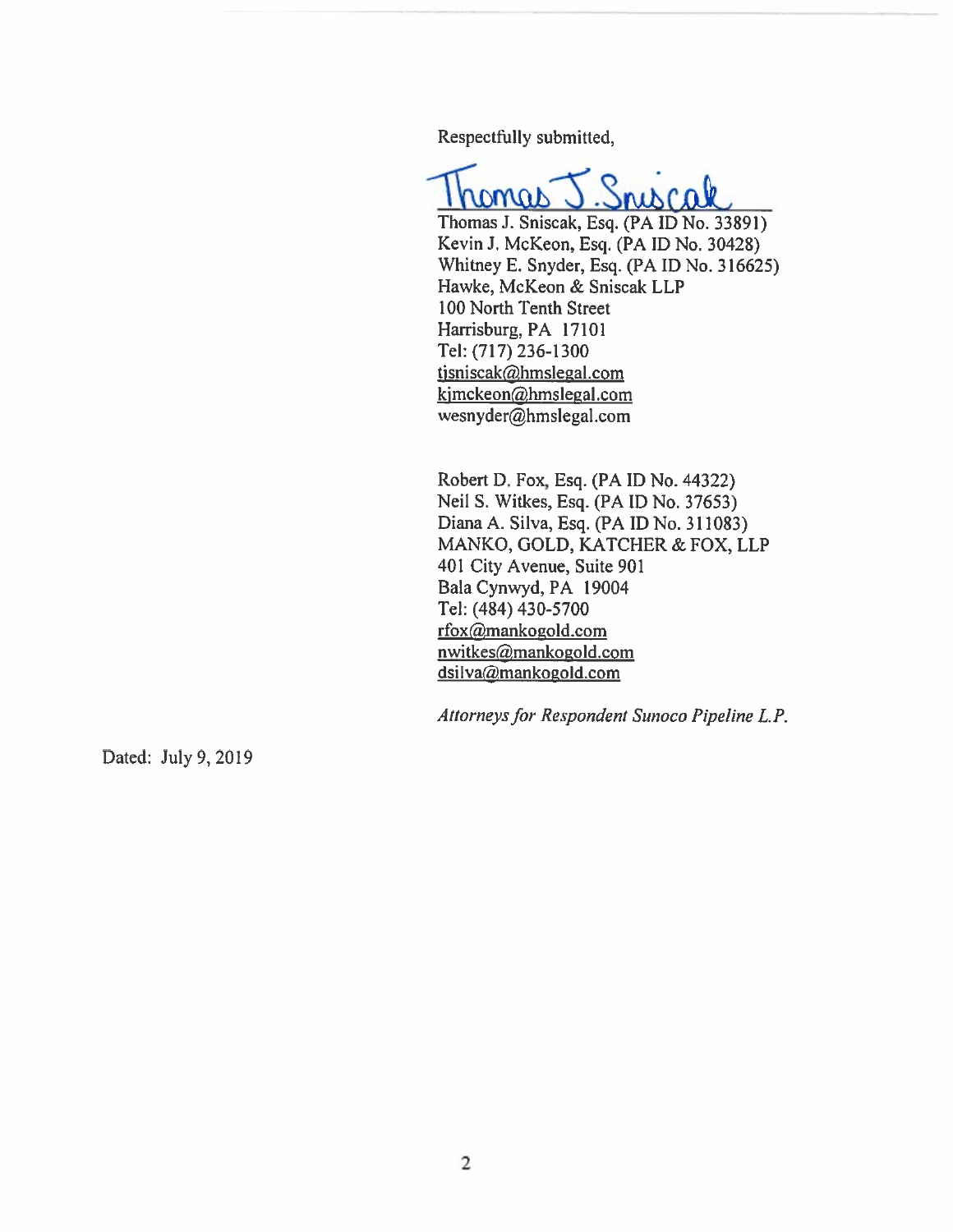### BEFORE THE PENNSYLVANIA PUBLIC UTILITY COMMISSION

| <b>MEGHAN FLYNN</b>        |            |                                             |
|----------------------------|------------|---------------------------------------------|
| <b>ROSEMARY FULLER</b>     |            |                                             |
| <b>MICHAEL WALSH</b>       |            |                                             |
| <b>NANCY HARKINS</b>       |            |                                             |
| <b>GERALD MCMULLEN</b>     |            |                                             |
| <b>CAROLINE HUGHES and</b> |            |                                             |
| <b>MELISSA HAINES</b>      |            |                                             |
| Complainants,              | Docket No. | Docket No. C-2018-3006116<br>P-2018-3006117 |
| v.                         |            |                                             |
| SUNOCO PIPELINE L.P.,      |            |                                             |
| Respondent.                |            |                                             |

# PRELIMINARY OBJECTIONS OF SUNOCO PIPELINE L.P. TO THE SECOND AMENDED FORMAL COMPLAINT OF MEGHAN FLYNN ET Al.

Pursuant to <sup>52</sup> Pa. Code § 5.101, Sunoco Pipeline L.P. (SPLP) submits these Preliminary Objections to the Second Amended Formal Complaint of Meghan Flynn, Rosemary Fuller, Michael Walsh, Nancy Harkins, Gerald McMullen, Caroline Hughes, and Melissa Haines (Complainants). SPLP requests that paragraphs 67-93 of the Second Amended Complaint be stricken as legally insufficient, containing scandalous and impertinent matter, and containing allegations for which Complainants lack standing where these Paragraphs directly violate and ignore the Order Granting in Part and Denying in Part Complainants' Motion for Reconsideration of Second Interim Order issued in this proceeding on June 6,2019.'

SPLP previously filed Preliminary Objections to the First Amended Complaint on January 10, 2019. The Second Interim Order dated March 12, 2019 in this proceeding granting in par<sup>t</sup> and denying in par<sup>t</sup> SPLP's Preliminary Objections. The Second Interim Order denied the following preliminary objections, which SPLP will not raise again herein, but reserves its right to raise these issues in the future: Failure to join necessary parties, insufficient verification, and lack of jurisdiction over Chester and Delaware County emergency response agencies and school districts.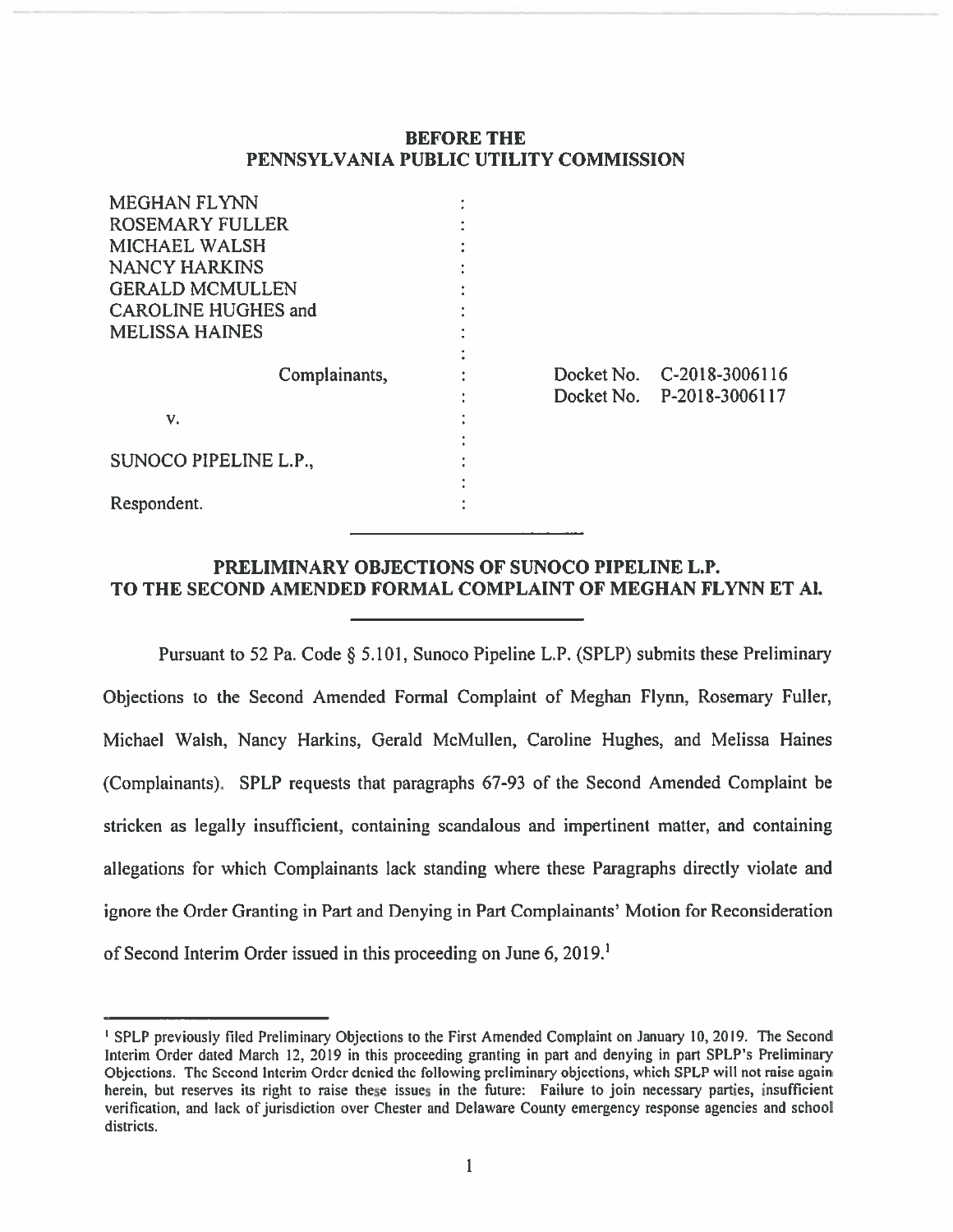1. Paragraphs 67-93 ofthe Second Amended Complaint must be stricken because they were filed in direct violation of the Order Granting in Part and Denying in Part Complainants' Motion for Reconsideration of Second Interim Order issued in this proceeding on June 6,2019. That order specifically denied Complainants' reques<sup>t</sup> to amend their complaint <sup>a</sup> second time to include allegations nearly identical to the allegations that the Commission Bureau of Investigation and Enforcement (BIE) raised in its formal complaint at Docket No. C-2018-3006534 (the Morgantown Complaint).

2. The Commission's regulations allow <sup>a</sup> respondent to file preliminary objections to <sup>a</sup> complaint on the following grounds:

> (1) Lack of Commission jurisdiction or improper service of the pleading initiating the proceeding.

> (2) Failure of <sup>a</sup> pleading to conform to this chapter or the inclusion of scandalous or impertinent matter.

(3) Insufficient specificity of <sup>a</sup> pleading.

(4) Legal insufficiency of <sup>a</sup> pleading.

(5) Lack of capacity to sue, nonjoinder of <sup>a</sup> necessary party or misjoinder of <sup>a</sup> cause of action.

(6) Pendency of <sup>a</sup> prior proceeding or agreemen<sup>t</sup> for alternative dispute resolution.

(7) Standing of <sup>a</sup> party to participate in the proceeding.

<sup>52</sup> Pa. Code § 5.101.

3. Preliminary motion practice before the Commission is similar to that utilized in Pennsylvania civil practice. Equitable Small Transportation Interveners v. Equitable Gas Company, 1994 Pa. PUC LEXIS 69, PUC Docket No. C-00935435 (July 18, 1994) (citing Pa. R.C.P 1017). A preliminary objection in civil practice seeking dismissal of <sup>a</sup> pleading will be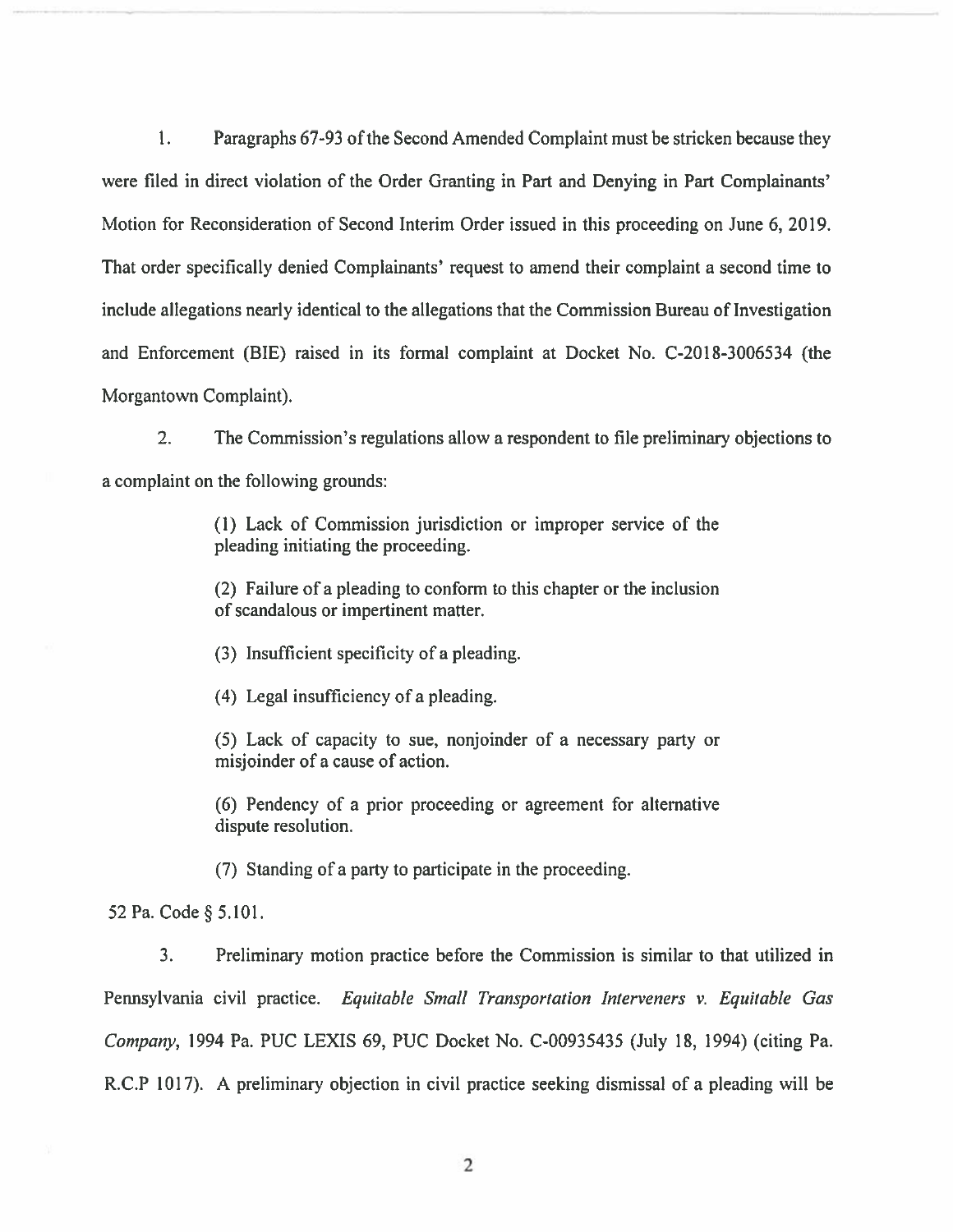granted where relief is clearly warranted and free from doubt. Interstate Traveller Services, Inc. v. Pa. Dept. of Environmental Resources, 406 A.2d 1020 (Pa. 1979).

4. In determining whether to sustain preliminary objections, all well-pleaded material, factual averments and all inferences fairly deducible therefrom are presumed to be true. Marks v. Nationwide Ins. Co., 762 A.2d 1098, 1099 (Pa. Super. Ct. 2000), appeal denied, 788 A.2d 381 (Pa. 2001). The pleaders' conclusions of law, unwarranted inferences from facts, argumentative allegations or expressions of opinion should not be considered to be admitted as true. Id. The preliminary objections should be sustained if, based on the facts averred by the plaintiff, the law says with certainty that no recovery is possible. Soto v. Nabisco, Inc., 32 A.3d 787, 790 (Pa. Super. Ct. 2011), appeal denied, 50 A.3d 126 (Pa. 2012).

5. Here, on or about March 21, 2019 Complainants' filed <sup>a</sup> Motion for Reconsideration that requested permission to amend the complaint to include allegations nearly identical to the Morgantown Complaint. The Motion contained as an Attachment the proposed new paragraphs that would incorporate I&E's Complaint, which were labeled as paragraphs 67- 93 therein and appear to be identical to Paragraphs 67-93 of the Second Amended Complaint.

6. AU Barnes clearly denied Complainants' reques<sup>t</sup> to include the Morgantown Complaint allegations in their Second Amended Complaint. She stated:

> Leave to amend <sup>a</sup> complaint is not permitted where there is an error of law or resulting prejudice to an adverse party. Piehl v. City of Philadelphia, 601 Pa. 658, 672 (2009) citing Connor v. Allegheny Gen. Hosp., 461 A.2d 600, 602 (Pa. 1983). The doctrine of lis pendens, first recognized in Hessenbruch v. Markle, 194 Pa. 581, 593, 45 A. 669 ,691 (1900), was designed to protect <sup>a</sup> defendant from having to defend several suits on the same cause of action at the same time. The prior case, the parties, and the requested relief must be the same for the doctrine to bar a suit. Hillgartner v. Port Authority of Allegheny County, 936 A.2d 131, 137 (Pa. Cmwlth. 2007). Additionally, the prior action must be pending. Norristown Auto Co. v. Hand, 562 A.2d 902 (Pa. Super. 1989). Once the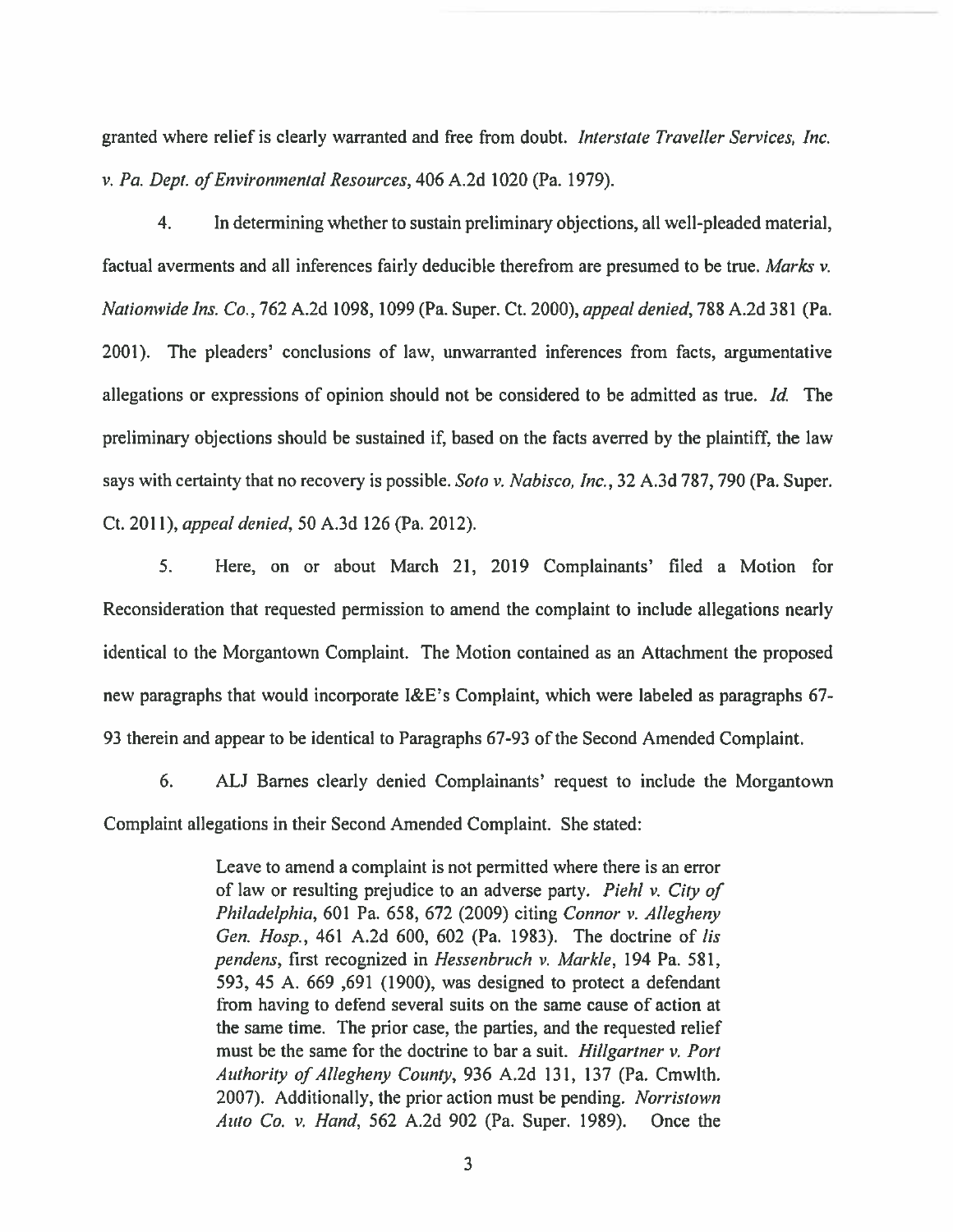defense is raised, <sup>a</sup> court may dismiss or stay the subsequent proceedings. If the identity test is not strictly met, but the action involves <sup>a</sup> set of circumstances where the litigation of two suits would create <sup>a</sup> duplication of effort on the par<sup>t</sup> of the parties, waste judicial resources and "create the unseemly spectacle of <sup>a</sup> race to judgment" the trial court may stay the later-filed action. Crutchfield v. Eaton Corp., 806 A.2d 1259 (Pa. Super. 2002).

"Prior to judicial resolution of <sup>a</sup> dispute, an individual must as <sup>a</sup> threshold show that he has standing to bring the action." Stilp  $\nu$ . Commonwealth, 927 A.2d 707, 710 (Pa. Cmwlth. 2007). The seminal case for standing is William Penn Parking Garage, Inc. v. City of Pittsburgh, 464 Pa. 168, 346 A.2d 269 (1975), which states that <sup>a</sup> person who is not adversely affected by the matter he seeks to challenge is not "aggrieved" and, therefore, has no standing to obtain judicial relief

To establish an "aggrieved" status, <sup>a</sup> party must have <sup>a</sup> substantial interest, that is, there must be some discernible adverse effect to some interest other than the abstract interest of all citizens having to comply with the law. Additionally, an interest must be direct, which means that the person claiming to be aggrieved must show causation of the harm to his interest and not <sup>a</sup> remote consequence of the judgment, <sup>a</sup> requirement addressing the nature of the causal connection. Pilchesky v. Doherty, 941 A.2d 95 (Pa.Cmwlth. 2008).

None of the Flynn Complainants have averred that they reside, work or attend school in Morgantown, Berks County. They argue they are not requesting relief in Morgantown, but rather in Chester and Delaware Counties. Although the I&E complaint addresses general practices in addition to <sup>a</sup> specific leak incident in Morgantown, the Flynn Complainants do not have the same standing as I&E to bring an action regarding reasonableness of service across the Commonwealth of Pennsylvania. This is not <sup>a</sup> class-action lawsuit. The Complainants do not have the statutory authority under 66 Pa.C.S.  $\S$ § 308 and 701 as well as 52 Pa.Code § 1.8 as I&E to bring such <sup>a</sup> complaint against Respondent.

The Flynn Complainants have not averred that they were personally aggrieved by the leak incident in Morgantown. They may elect to petition to intervene in the I&E complaint proceeding. The averments in I&E's complaint will be addressed in that proceeding. I am unpersuaded to expand the scope of the instant case to essentially include all issues currently pending before the Commission at Docket No. C-201 8-3 006534, given the similarity of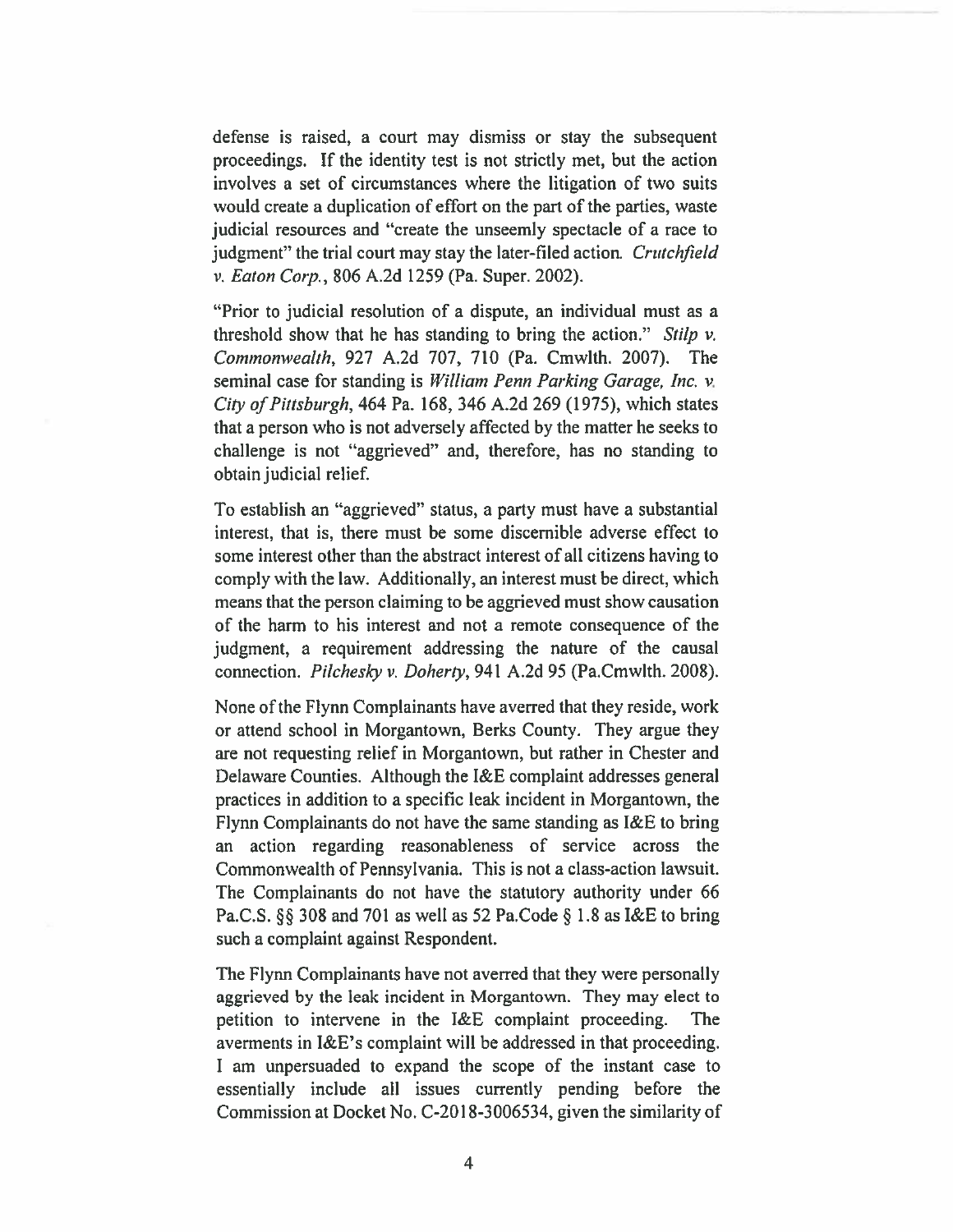the concurrently pending proceeding and the doctrine of *lis pendens*. It is not reasonable to require Sunoco to defend itself in two concurrent complaint proceedings involving identical allegations when the issues may be addressed and potentially resolved in the I&E complaint proceeding, prior to <sup>a</sup> resolution of the instant case. This is also more judicially efficient. I reiterate my prior statement in the Second Interim Order:

In the event that this relief requested becomes moot at <sup>a</sup> future date because it occurs as <sup>a</sup> result of the resolution of the I&E complaint proceeding, it may be denied as moot or Complainants may withdraw this reques<sup>t</sup> for relief.

Second Interim Order at 8.

At Public Meeting on May 23, 2019, Commissioner John F. Coleman, Jr.'s Motion passed referring the complaint proceeding initiated by I&E at C-2018-3006534, including five pending Petitions to Intervene and Answers in Opposition thereto, as well as the Petition for Joint Settlement, and an Answer in Opposition to the Joint Petition , to the Office of Administrative Law Judge (OALJ) to designate <sup>a</sup> presiding officer, for such further proceedings and hearings, as deemed necessary. Although I&E and Sunoco have submitted <sup>a</sup> Joint Petition for Approval of Settlement, it has ye<sup>t</sup> to be approved by <sup>a</sup> final Commission order. Any outstanding petitions to intervene will be considered and ruled upon in that proceeding. Persons and entities seeking to intervene in that proceeding will be given an opportunity to be heard and potentially an opportunity to submit statements in suppor<sup>t</sup> of or in opposition of the settlement.

I am persuaded to allow the Flynn Complainants to file <sup>a</sup> Second Amended Complaint to aver claims that Sunoco intends to transport HVLs through <sup>a</sup> hybrid of pipelines specifically in Delaware and Chester Counties at inappropriate maximum operating pressures. Also, Complainants may reques<sup>t</sup> <sup>a</sup> remaining life study regarding not only the MEl pipeline but also the workaround 12-inch pipeline, which differs from the I&E complaint. Sunoco will have twenty days from the date of service of the Second Amended Complaint to file an Answer and other responsive pleadings.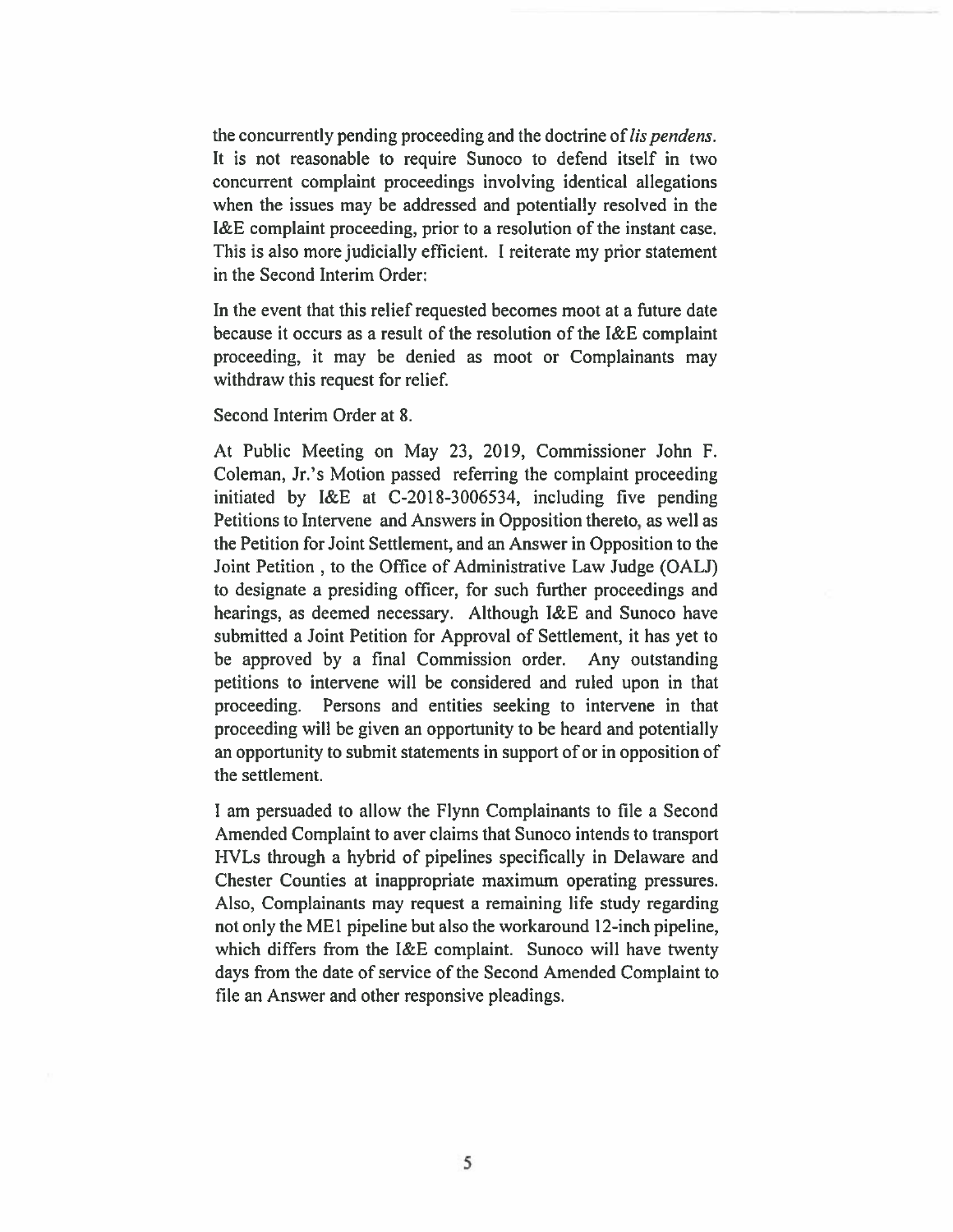Order Granting in Part and Denying in Part Complainants' Motion for Reconsideration of Second Interim Order at 5-7.

7. That AU Barnes intended to fully preclude these allegations in this proceeding is likewise clear from the Order Granting In Part And Denying in Part Complainants' Motion To Compel Responses To Complainants' Interrogatories And Document Request Set <sup>1</sup> issued on the same day. In that order, ALJ Barnes denied Complainants' motion to compel discovery into any of the allegations regarding the Morgantown Complaint. Id. at 14-25. She stated:

> Because these requests pertain to the T&E complaint proceeding and I am not granting Complainants leave to add identical averments to the I&E complaint to <sup>a</sup> Second Amended Complaint pursuant to the doctrine of lis pendens, Sunoco need not answer these requests.

Id. at 25.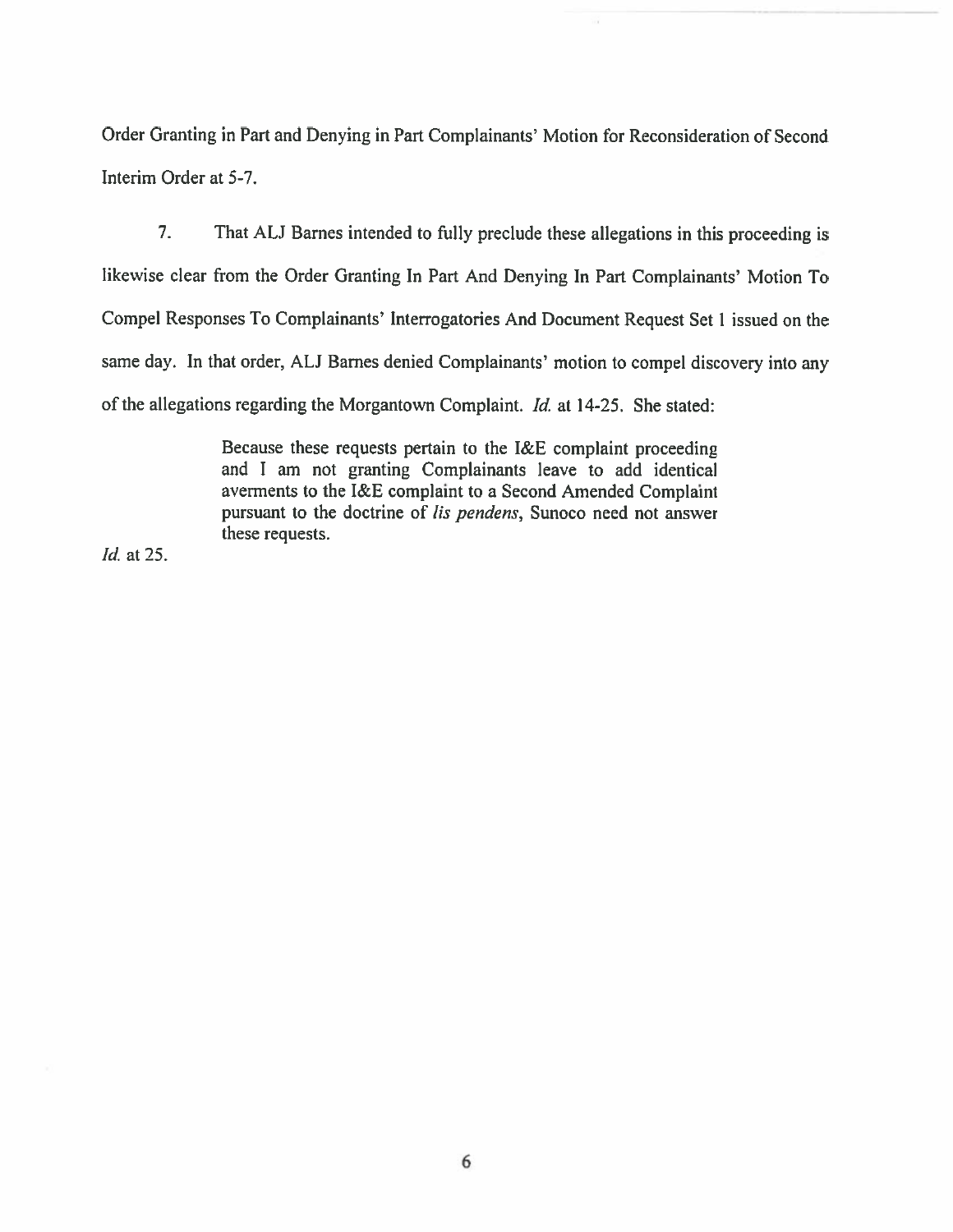8. Monetheless, Complainants ignored these orders and filed the Second Amended Complaint that contains allegations nearly identical to those of the Morgantown Complaint.

| <b>Second Amended Complaint Allegation</b>    | <b>Identical BI&amp;E Allegation</b>     |
|-----------------------------------------------|------------------------------------------|
| P 67                                          | PP 14, 15                                |
| P 68                                          | P 16                                     |
| P 69                                          | P 17                                     |
| P 73                                          | P 18                                     |
| P 74                                          | P 19                                     |
| P 75                                          | P 20 (first sentence)                    |
| P 76                                          | P 21 (first sentence)                    |
| P 77                                          | P 22                                     |
| P 78 (first sentence)                         | P 25                                     |
| P 79 (first two sentences)                    | P 26                                     |
| P 80                                          | P 28 (minor difference in last sentence) |
| P 81                                          | P 29                                     |
| P 82 (first two sentences)                    | P 30                                     |
| P 83                                          | P 31 (except first sentence)             |
| P 84                                          | P 32                                     |
| P 85 (first sentence)                         | P 33                                     |
| P 86                                          | P 34                                     |
| PP 87, 88, 89                                 | P 35                                     |
| PP 90 (except last two sentences), 91 (except | P 36                                     |
| last sentence)                                |                                          |
| P 92 (except last sentence)                   | P 37                                     |
| P 93 (except last sentence)                   | P 38                                     |

9. Complainants' ignored and violated the Order Granting in Part and Denying in Pan Complainants' Motion for Reconsideration of Second Interim Order when the included Paragraphs 67-93 in their Second Amended Complaint. Accordingly, these paragraphs are legal insufficient and contain scandalous and impertinent matter.

10. Moreover, as Your Honor has already ruled, Complainants lack standing to raise these allegations. Supra Paragraph 6. Accordingly, these Paragraphs should be stricken because Complainants lack standing to bring the allegations therein.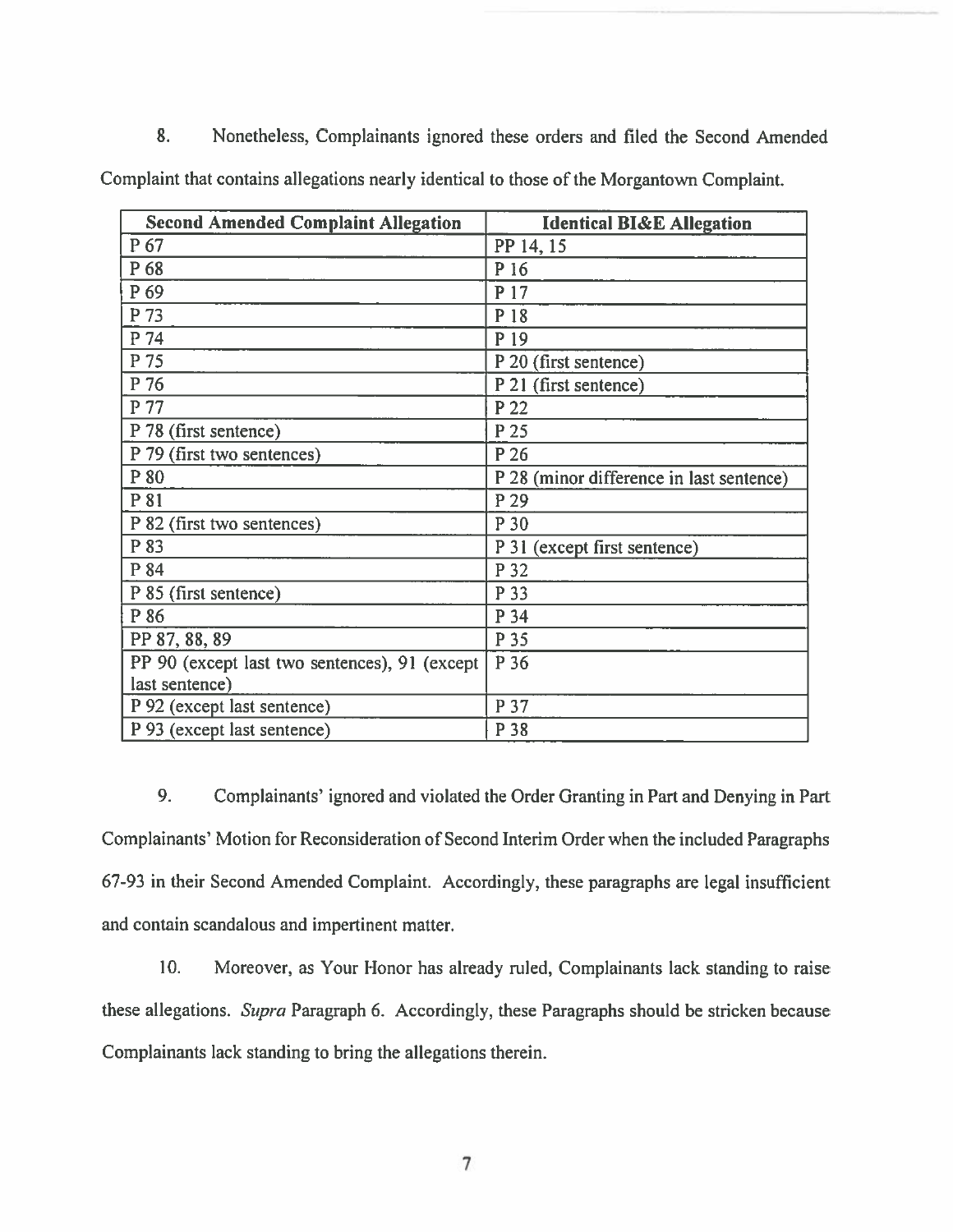11. Likewise. Your Honor already ruled that these claims are barred by the doctrine of lis pendens. Supra Paragraphs 6-7. Accordingly, these Paragraphs should be stricken because they are legally insufficient.

WHEREFORE, SPLP respectfully requests that the Second Amended Complaint Paragraphs 67-93 be stricken.

Respectfully submitted,

Thomas J. Sniscak

Thomas J. Sniscak, Esq. (PA ID No. 33891) Kevin J. McKeon, Esq. (PA ID No. 30428) Whitney E. Snyder, Esq. (PAID No. 316625) Hawke. McKeon & Sniscak LLP 100 North Tenth Street Harrisburg, PA 17101 Tel: (717)236-1300 tjsniscak@hmsleeal.com kjmckeon@hmslegal.com wesnyder@hmslegal.com

Robert D. Fox, Esq. (PA ID No. 44322) Neil S. Witkes, Esq. (PA ID No. 37653) Diana A. Silva, Esq. (PAID No. 311083) MANKO, GOLD, KATCHER & FOX, LLP 401 City Avenue, Suite 901 Bala Cynwyd, PA 19004 Tel: (484) 430-5700 rfox@mankogold.com nwitkes@mankogold.com dsilva@mankogold.com

Attorneys for Respondent Sunoco Pipeline L.P.

Dated: July 9, 2019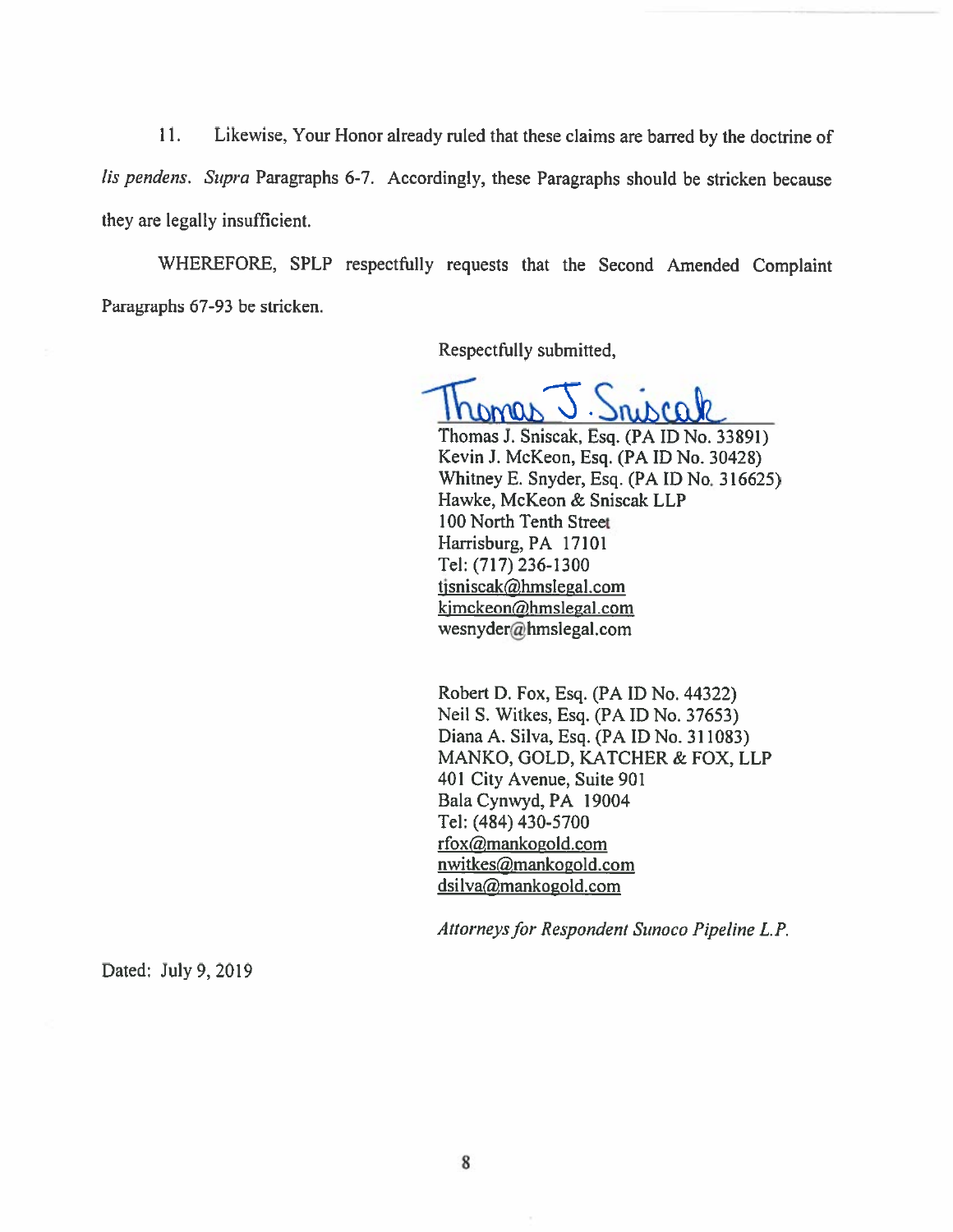# CERTIFICATE OF SERVICE

<sup>I</sup> hereby certify that <sup>I</sup> have this day served <sup>a</sup> true copy of the forgoing document upon the persons listed below in accordance with the requirements of § 1.54 (relating to service by <sup>a</sup> party). This document has been filed electronically on the Commission's electronic filing system and served on the following: **CERTIFICATE OF SERVICE**<br>
I hereby certify that I have this day served a true copy of the for<br>
ersons listed below in accordance with the requirements of § 1.54 (relative).<br>
This document has been filed electronically on t **ERTIFICATE OF SERVICE**<br>
I hereby certify that I have this day served a true copy of the forgoing do<br>
persons listed below in accordance with the requirements of § 1.54 (relating to s<br>
arty). This document has been filed e **CERTIFICATE OF SERVICE**<br>
I hereby certify that I have this day served a true copy of the forgoing does<br>
nersons listed below in accordance with the requirements of § 1.54 (relating to serve<br>
arty). This document has been

### VIA ELECTRONIC MAIL AND FIRST CLASS MAIL

Michael S. Bomstein, Esquire Pinnola & Bomstein Suite 2126 Land Title Building 100 South Broad Street mbomstein@gmail.com

Counsel for Flynn et al. Complainants

Anthony D. Kanagy, Esquire Garrett P. Lent, Esquire Post & Schell PC 17 North Second Street, 12<sup>th</sup> Floor  $akanay@postschell.com$ 

Range Resources — Appalachia LLC

Margaret A. Morris, Esquire Reger Rizzo & Darnall LLP Cira Centre, 13<sup>th</sup> Floor 2929 Arch Street Philadelphia, PA 19104 mmorris@regerlaw.com

Counsel for Intervenor East Goshen Township Rich Raiders, Esquire Raiders Law' 321 East Main Street Annville, PA 17003 rich@raiderslaw.com

Counsel for Intervenor Andover Homeowner 's Association, Inc.

Vincent M. Pompo Guy A. Donatelli, Esq. Alex J. Baumler, Esq. 24 East Market St., Box 565 West Chester, PA 19382-0565 ypompo@lambmcerlane.com gdonatelli@lambmcerlane.com abaumler@lambmcerlane.com

Counsel for Intervenors West Whiteland Township, Downingtown Area School District, Rose Tree Media School District

Leah Rotenberg, Esquire Mays, Connard & Rotenberg LLP 1235 Penn Avenue, Suite 202 Wyomissing, PA 19610 rotenberg@mcr-attorneys.com

Counsel for Intervenor Twin Valley School District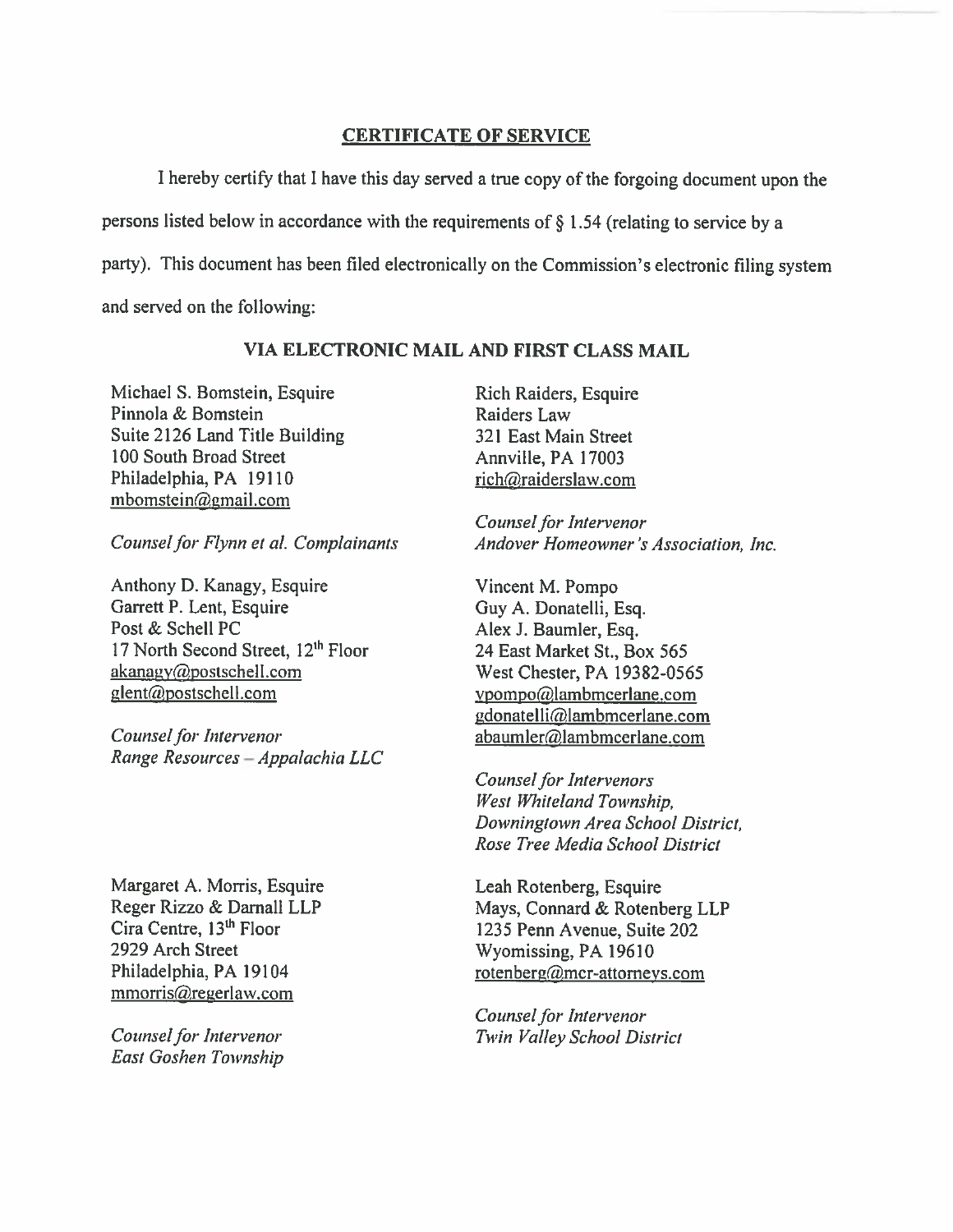Mark L. Freed Curtin & Heefner LP 2005 S. Easton Road, Suite 100 Doylestown, PA 18901 mlf@curtinheefner.com

Counsel for Intervenor Uwchlan Township

Josh Maxwell Mayor of Downingtown 4 W. Lancaster Avenue Downingtown, PA 19335  $j$ maxwell@downingtown.org

### Pro se Intervenor

Guy A. Donatelli, Esquire Joel L. Frank, Esquire Alex J. Baumler, Esquire Lamb McErlane, PC 24 East Market St., Box 565 West Chester, PA 19382-0565 gdonatelli@lambmcerlane.com jfrank@lambmcerlane.com abaumler@lambmcerlane.com

Counsel for PA State Senator Thomas H. Killion James C. Dalton, Esquire Unruh Turner Burke & Frees P.O. Box 515 West Chester, PA 19381-0515  $j$  dalton $@$ utbf.com

Counsel for West Chester Area School District, Chester County, Pennsylvania Virginia Marcille-Kerslake 103 Shoen Road Exton, PA 19341 vkerslake@gmail.com

James R. Flandreau Paul, Flandreau & Berger, LLP 320 W. Front Street Media, PA 19063  $iflandreau@pfblaw.com$ 

Counsel for Intervenor Middletown Township

Thomas Casey 1113 Windsor Dr. West Chester, PA 19380  $Tcaseylegal@gmail.com$ 

Pro se Intervenor

Michael Maddren, Esquire Patricia Sons Biswanger, Esquire Office of the Solicitor County of Delaware Government Center Building 201 West Front Street Media, PA 19063 MaddrenM@co.delaware.pa.us  $patbiswanger(a)gmail.com$ 

#### Counsel for County of Delaware

Melissa DiBemardino 1602 Old Orchard Lane West Chester, PA 19380 lissdibernardino@gmail.com

Pro se Complainant

Rebecca Britton 211 Andover Drive Exton,PA 19341  $r$ brittonlegal@gmail.com

Pro Se Intervenor **Pro Se Complainant**